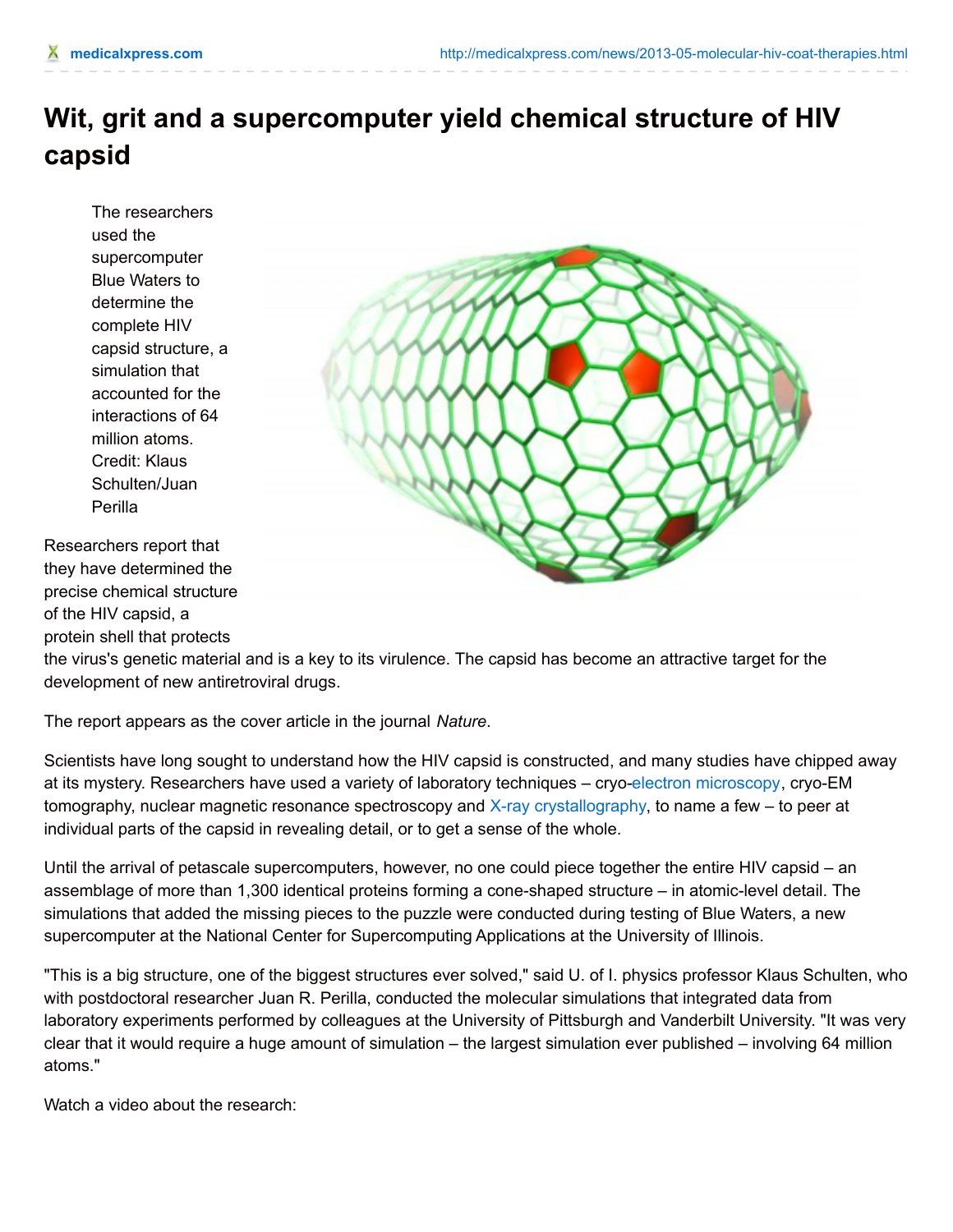Share Video

Select



f.

¥

Previous research had established that the HIV capsid contained a number of identical proteins. Scientists knew that the proteins were

arranged into pentagons and hexagons, and guessed that the pentagons formed the most tightly rounded corners of the capsid shape seen under an electron microscope. But they did not know how many of these protein building blocks were needed, or how the pentagons and hexagons fit together to form the capsid.

Led by [structural](http://medicalxpress.com/tags/structural+biology/) biology professor Peijun Zhang, the Pittsburgh team exposed the building blocks of the capsid to high salt conditions, leading the proteins to assemble into tubes made entirely of hexagons. Further experiments revealed interactions among specific regions of the proteins that were "critical for capsid assembly and stability, and for viral infectivity," the researchers report.

The team also conducted cryo-electron [tomography](http://medicalxpress.com/tags/electron+tomography/) of the complete capsid, slicing it into sections to get a rough idea of its overall shape.

Perilla and Schulten used the data from these experiments and from their own simulations of the interactions between the hexamers and pentamers to conduct a series of large-scale computer simulations that accounted for the structural properties of the capsid's building blocks.

"The work of matching the overall capsid, made of 64 million atoms, to the diverse experimental data can only be done through computer simulation using a methodology we have developed called molecular dynamic flexible fitting," Schulten said. "You basically simulate the physical characteristics and behavior of large biological molecules but you also incorporate the data into the simulation so that the model actually drives itself toward agreement with the data."

The simulations revealed that the HIV capsid contained 216 protein hexagons and 12 protein pentagons arranged just as the experimental data had indicated. The proteins that composed these pentagons and hexagons were all identical, and yet the angles of attachment between them varied from one region of the capsid to another.

"That is really the mystery of it," Schulten said. "How can a single type of protein form something as varied as this thing? The protein has to be inherently flexible."

The pentagons "induced acute surface curvature," the researchers reported, allowing the capsid to be a closed structure that would not have been possible if the capsid were composed only of hexagons.

Possessing a chemically detailed structure of the HIV capsid will allow researchers to further investigate how it functions, with implications for pharmacological interventions to disrupt that function, Schulten said.

"The HIV capsid has actually two completely opposite properties," he said. "It has to protect the genetic material but once it gets into the cell it has to release the genetic material. That has to happen with really good timing – too quick is not good, too slow is not good. And this is a moment when you can throw a wrench into the system."

Some of the most potent antiviral drugs target the viral capsid, Schulten said.

"The timing of the opening of the capsid is essential for the degree of virulence of the virus," he said. "This is where we could perhaps best interfere with HIV infection."

**More information:** Mature HIV-1 capsid structure by cryo-electron microscopy and all-atom molecular dynamics, *Nature*, 2013.